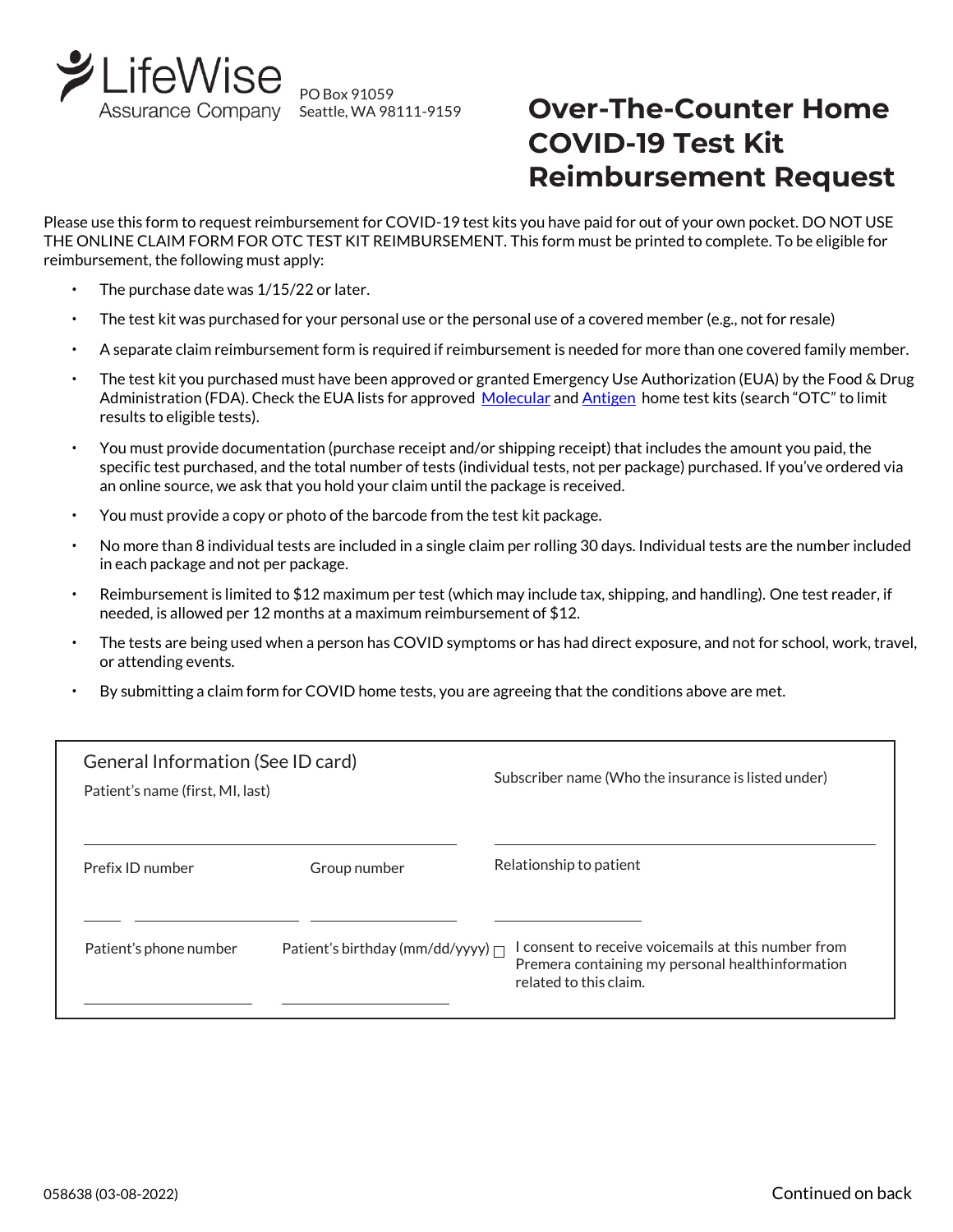Section A — Claim Details

| <b>Required information:</b>                                                                                  |                               |                                                     |  |  |
|---------------------------------------------------------------------------------------------------------------|-------------------------------|-----------------------------------------------------|--|--|
| Manufacturer Name                                                                                             | Where was the test purchased? |                                                     |  |  |
| Date of purchase (month/day/year)                                                                             | Total Cost of the Test(s)     | Quantity (Number of individual tests in<br>package) |  |  |
| Reason for the test<br>$\Box$ I was exposed to someone with COVID-19 (Z20822)                                 |                               |                                                     |  |  |
| $\Box$ I had COVID-19 symptoms (Z0389)                                                                        |                               |                                                     |  |  |
| $\Box$ Other: $\Box$                                                                                          | (Z1152)                       |                                                     |  |  |
| Lifewise Use Only   Provider-HomeTest/TIN-999999999   PO BOX 327 SEATTLE, WA 98111   Procedure-C0019   POS-12 |                               |                                                     |  |  |
| Section $B -$ Signature                                                                                       |                               |                                                     |  |  |

To help process your claim, this form must be fully completed, signed and returned. Please refer to the checklist on the instructions page to ensure you've met all requirements.

By signing below, I certify that this OTC COVID-19 at home test kit was purchased by the participant, beneficiary, or enrollee for personal use by the person listed as patient on this form who had signs or symptoms consistent with COVID-19, or was asymptomatic, but had recent known or suspected exposure to SARS-CoV-2. The test is not for employment, school, travel, or other surveillance purposes, and is not for resale.

Patient signature (or legal guardian) Printed name (first, MI,last) Date (mm/dd/yyyy)

x